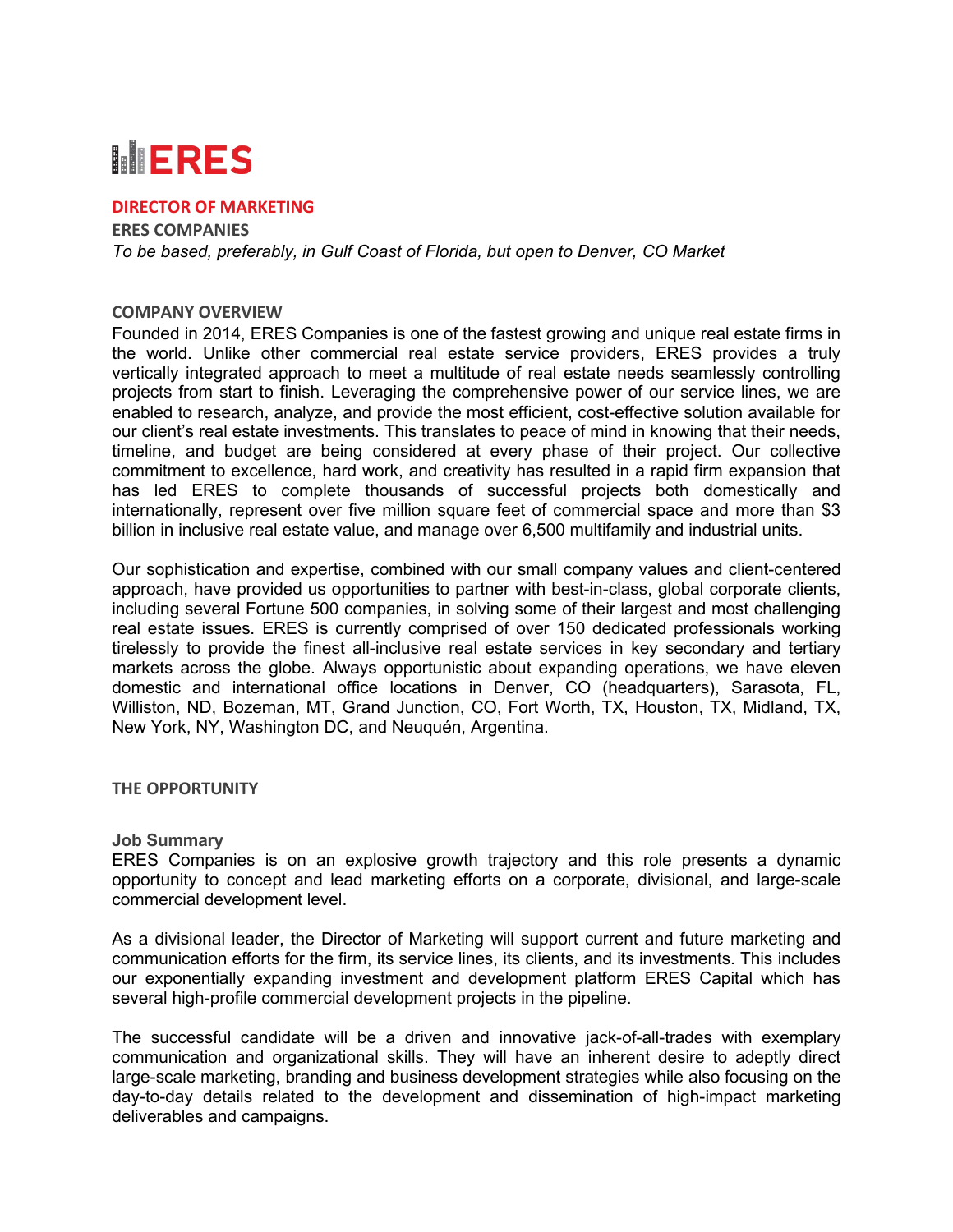**Essential Duties and Responsibilities**

- **Marketing Strategy:** Work with members of the ERES leadership team to create and drive all facets of marketing strategy. Serve as the key marketing "guru" providing insights into potential marketing opportunities and pitfalls.
- **Content Creation and Copywriting:** Conceptualize, research and compose engaging and dynamic copy for various firm materials to be utilized across a variety of marketing channels including, but not limited to: Website, social media, press releases, brochures, offering memorandums, proposals, email marketing, blogs, thought leadership contributions, award submissions, speaking abstracts, and more.
- **Proposals:** Create high impact proposal documents and accompanying documentation often with tight deadlines. Engagement with proposals to include strategic content development, layout and design, creation of relevant graphics to support key themes.
- **Visual Brand Management:** Influence the direction and execution of all visual branding for ERES and its affiliated companies/brands including logo development, website creation and modification, signage design and development, etc. Manage the dissemination of the visual brand via appropriate channels to internal and external ERES customers.
- **Social Media Growth and Strategy:** Drive and grow social media engagement for the company and its affiliated brands including content (written and visual), engagement strategy, and overall management of social media channels. Establish meaningful links between social media and other marketing tools including the ERES website and client deliverables.
- **Public Relations and Third-Party Alliance Management:** Create and manage public relations strategy including maintaining and growing a market and product specific media contact database, establishing relationships with local media contacts, researching opportunities for print, online and social media articles and guest blogs, developing and promoting the ERES online thought leadership strategy, exploring speaking engagements for various ERES leadership team members, and managing award submissions and nominations.
- **Deliverable Management:** Work with internal teams to ensure that property-specific and business line deliverables are high quality, meet client expectations, timelines and leverage all available marketing channels to reach the target audience
- **Jack-of-All-Trades Marketing Support:** Engage in a variety of additional marketing, branding, advertising, public relations, social media and other tasks as needed.

**Position Requirements: Skills & Experience**

- Highly collaborative leadership style with strength in responding quickly and effectively to evolving situations.
- Broad functional experience in the areas of marketing, strategic planning, business and market development, market research, and content creation.
- Experience creating and implementing brand awareness and engagement programs to drive business using traditional and non-traditional marketing channels.